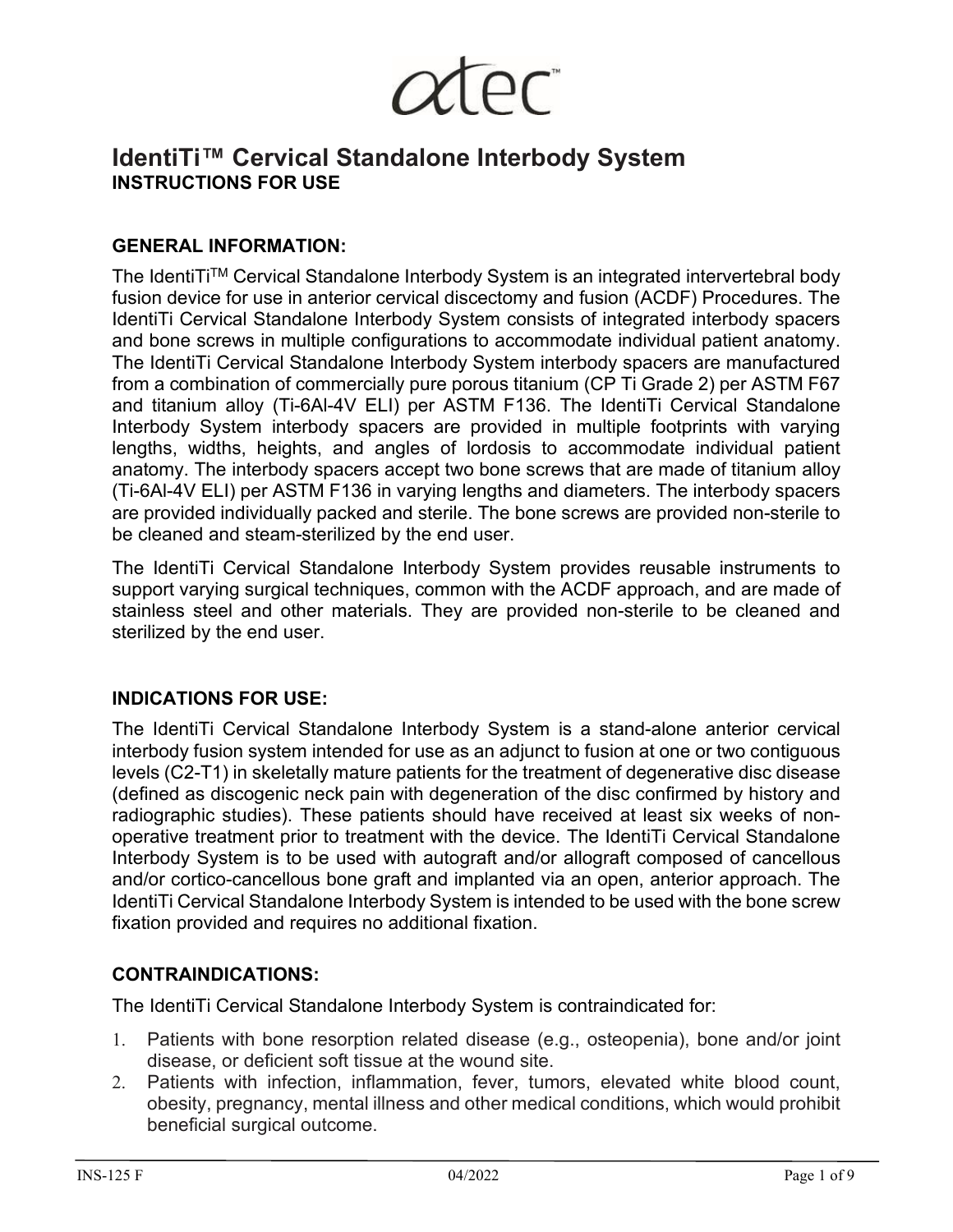- 
- 3. Patients with allergy or intolerance to titanium.
- 4. Patients resistant to following post-operative restrictions on movement especially in athletic and occupational activities.
- 5. Patients with prior fusion at the level(s) to be treated.
- 6. Spinal surgery cases that do not require bone grafting and/or spinal fusion.
- 7. Reuse or multiple uses of the implant.

# **WARNINGS/CAUTIONS:**

- 1. Interbody spacer implants and single-use drills are provided sterile.
	- a. Inspect the packaging for signs of damage. Do not use devices if package is opened, damaged, or past the expiry date.
	- b. Do not re-sterilize devices.
	- c. Do not use scratched or damaged devices.
- 2. Components of this system should not be used with components from other systems or manufacturers.
- 3. Do not comingle dissimilar materials (e.g., titanium and stainless steel) within the same construct.
- 4. Bone screw implants are provided non-sterile and must be sterilized prior to surgery. All instruments except for the single-use sterile drills are provided non-sterile and must be cleaned and sterilized prior to surgery. See *CLEANING* and *STERILIZATION* sections in this IFU. Sterile drills are disposable devices, designed for single use and should not be reused or reprocessed. Reprocessing of single use instruments may lead to instrument damage and possible improper function.
- 5. All implants are single use devices**.** Do not reuse*.* While an implant may appear undamaged, it may have small defects or internal stress patterns that could lead to fatigue failure. In addition, the removed implant has not been designed or validated for the decontamination of microorganisms. Reuse of this product could lead to crossinfection and/or material degradation as a result of the decontamination process.
- 6. The system is used to augment the development of a spinal fusion by providing temporary stabilization. If fusion is delayed or does not occur, material fatigue may cause breakage of the implant. Damage to the implant during surgery (i.e., scratches, notches) and loads from weight bearing and activity will affect the implant's longevity.
- 7. Over-distraction of the disc space can lead to facet over-distraction and spinous process contact.
- 8. Potential risks identified with the use of these fusion devices, which may require additional surgery, include device component failure, loss of fixation, pseudoarthrosis (i.e. non-union), fracture of the vertebra, neurological injury, and/or vascular or visceral injury.
- 9. Risk factors that may affect successful surgical outcomes include: alcohol abuse, obesity, patients with poor bone, muscle and/or nerve quality. Patients who use tobacco or nicotine products should be advised of the consequences that an increased incidence of non-union has been reported with patients who use tobacco or nicotine products.
- 10. Attempting to rotate the locking mechanism over screws that are not fully seated within the interbody implant may result in damage to the locking mechanism.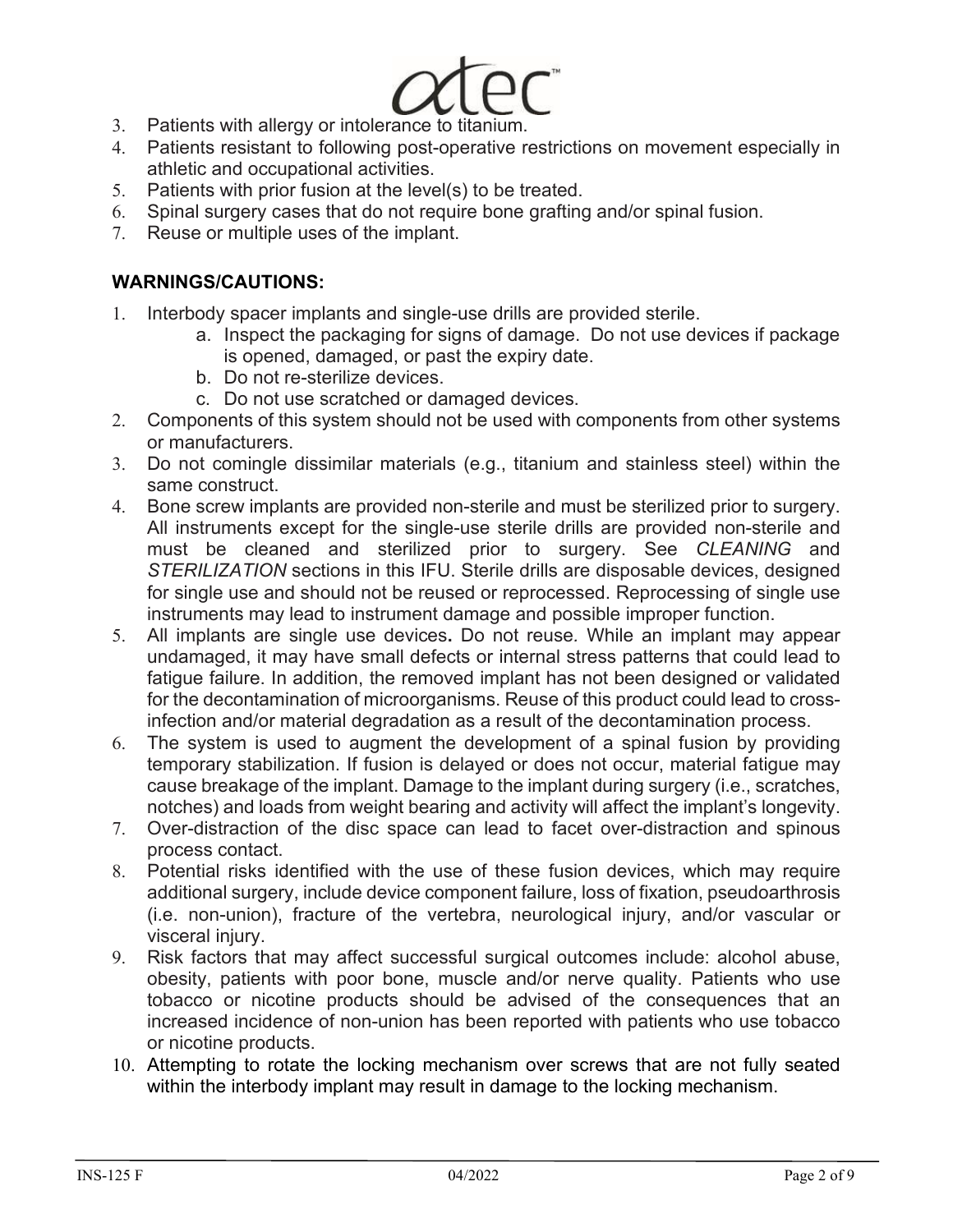#### **PRECAUTIONS:**

- 1. Implantation should be performed only by experienced spinal surgeons with specific training in the use of this device because this is a technically demanding procedure presenting a risk of serious injury to the patient.
- 2. Placement and positional adjustment of implants must only be performed with system-specific instruments. They must not be used with other instrumentation unless specifically recommended by Alphatec Spine Inc., because the combination with other instrumentation may be incompatible.
- 3. The physician/surgeon should consider the levels of implantation, patient weight, patient activity level, other patient conditions, etc., which may impact the performance of this system
- 4. Patients with previous spinal surgery at the level(s) to be treated may have different clinical outcomes compared to those without previous surgery.
- 5. The IdentiTi Cervical Standalone Interbody System is a standalone system intended to be used with the bone screws provided and requires no additional supplementary fixation. In the case that fewer than the maximum number of screws accommodated by the device are used, the system should be used with additional FDA-cleared supplemental fixation for use in the cervical spine.
- 6. All components should be final tightened per the specifications in the Surgical Technique. Implants should not be tightened past the locking point, as damage to the implant may occur.

#### **MRI SAFETY INFORMATION:**

The IdentiTi Cervical Standalone Interbody System has not been evaluated for safety and compatibility in the Magnetic Resonance (MR) environment. It has not been tested for heating, migration or image artifact in the MR environment. The safety of the IdentiTi Cervical Standalone Interbody System in the MR environment is unknown. Scanning a patient who has this device may result in patient injury.

#### **POSSIBLE ADVERSE EFFECTS:**

Possible adverse effects include:

- 1. Initial or delayed loosening, bending, dislocation and/or breakage of device components.
- 2. Physiological reaction to implant devices due to foreign body intolerance including inflammation, local tissue reaction, seroma, and possible tumor formation.
- 3. Loss of desired spinal curvature, spinal correction and/or a gain or loss in height.
- 4. Infection and/or hemorrhaging.
- 5. Non-union and/or pseudarthrosis.
- 6. Neurological disorder, pain and/or abnormal sensations caused by improper placement of the device, and/or instruments.
- 7. Subsidence of the device into the vertebral body.
- 8. Revision surgery.
- 9. Death.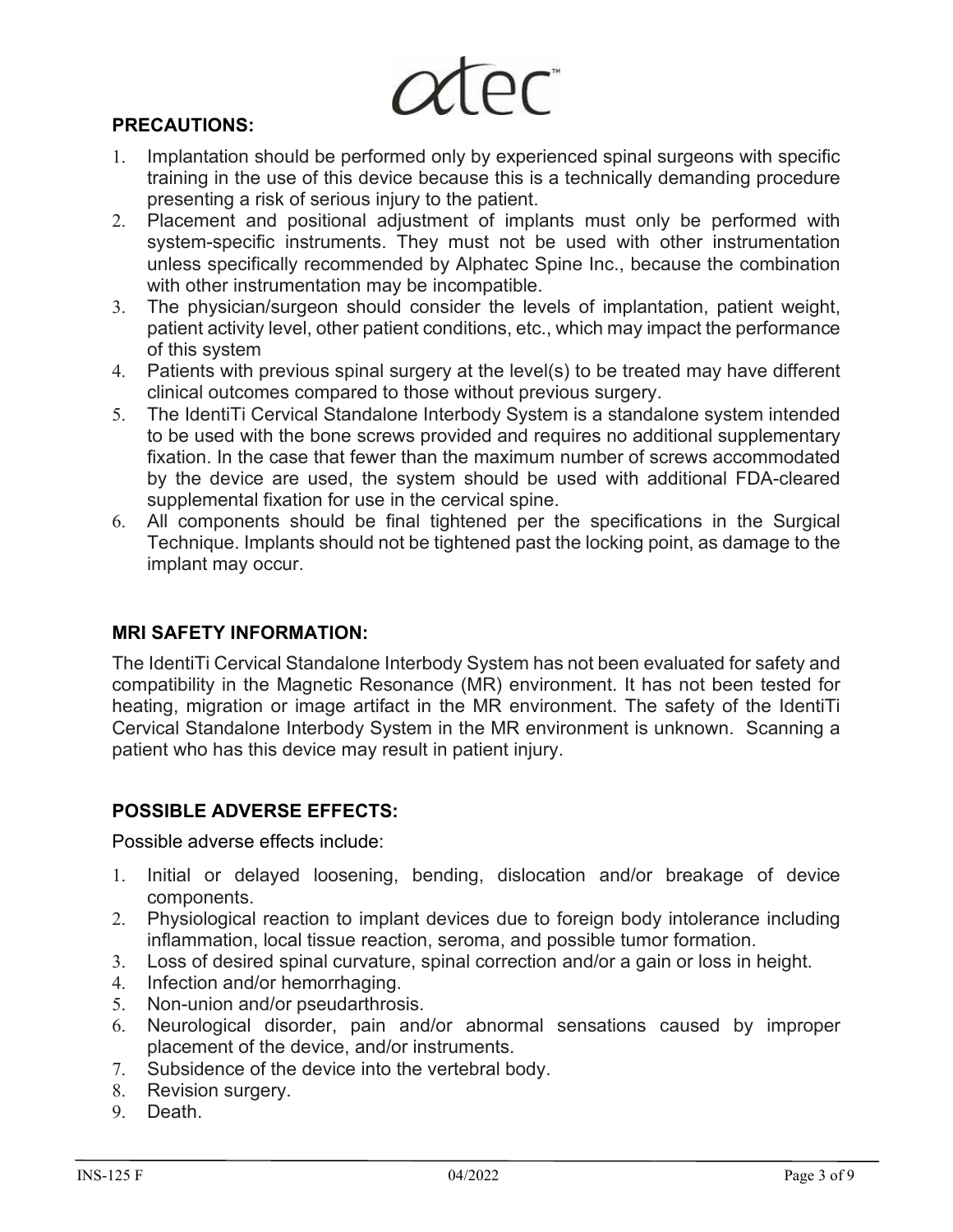

# **PREOPERATIVE MANAGEMENT:**

- 1. Only patients meeting the criteria listed in the indications for the use section should be selected.
- 2. Surgeons should have a complete understanding of the surgical technique, system indications, contraindications, warnings and precautions, safety information, as well as functions and limitations of the implants and instruments.
- 3. Careful preoperative planning should include implantation strategy and a verification of required inventory for the case.
- 4. The condition of all implants and instruments should be checked prior to use. Damaged and/or worn implants and instruments should not be used.

# **INTRAOPERATIVE MANAGEMENT:**

- 1. The surgical technique manual should be followed carefully.
- 2. To prevent possible nerve damage and associated disorders, extreme caution should be taken to avoid the spinal cord and nerve roots at all times. Fluoroscopy should be employed where vision is obstructed.
- 3. Bone graft must be placed in the area to be fused and graft material must extend from the upper to the lower vertebrae being fused.

### **POSTOPERATIVE MANAGEMENT:**

Postoperative management by the surgeon is essential. This includes instructing, warning, and monitoring the compliance of the patient.

- 1. Patient should be informed regarding the purpose and limitations of the implanted devices.
- 2. The surgeon should instruct the patient regarding the amount and time frame after surgery of any weight bearing activity. The increased risk of bending, dislocation, and/or breakage of the implanted devices, as well as an undesired surgical result are consequences of any type of early or excessive weight bearing, vibratory motion, falls, jolts or other movements preventing proper healing and/or fusion development.
- 3. Implanted devices should be revised or removed if bent, dislocated or broken.
- 4. Immobilization should be considered in order to prevent bending, dislocation, or breakage of the implanted device in case of delayed, malunion, or nonunion of bone. Immobilization should continue until a complete bone fusion mass has developed and been confirmed.
- 5. Postoperative patients should be instructed not to use tobacco or nicotine products, consume alcohol, or use non-steroidal anti-inflammatory drugs and aspirin, as determined by the surgeon. Complete postoperative management to maintain the desired result should also follow implant surgery.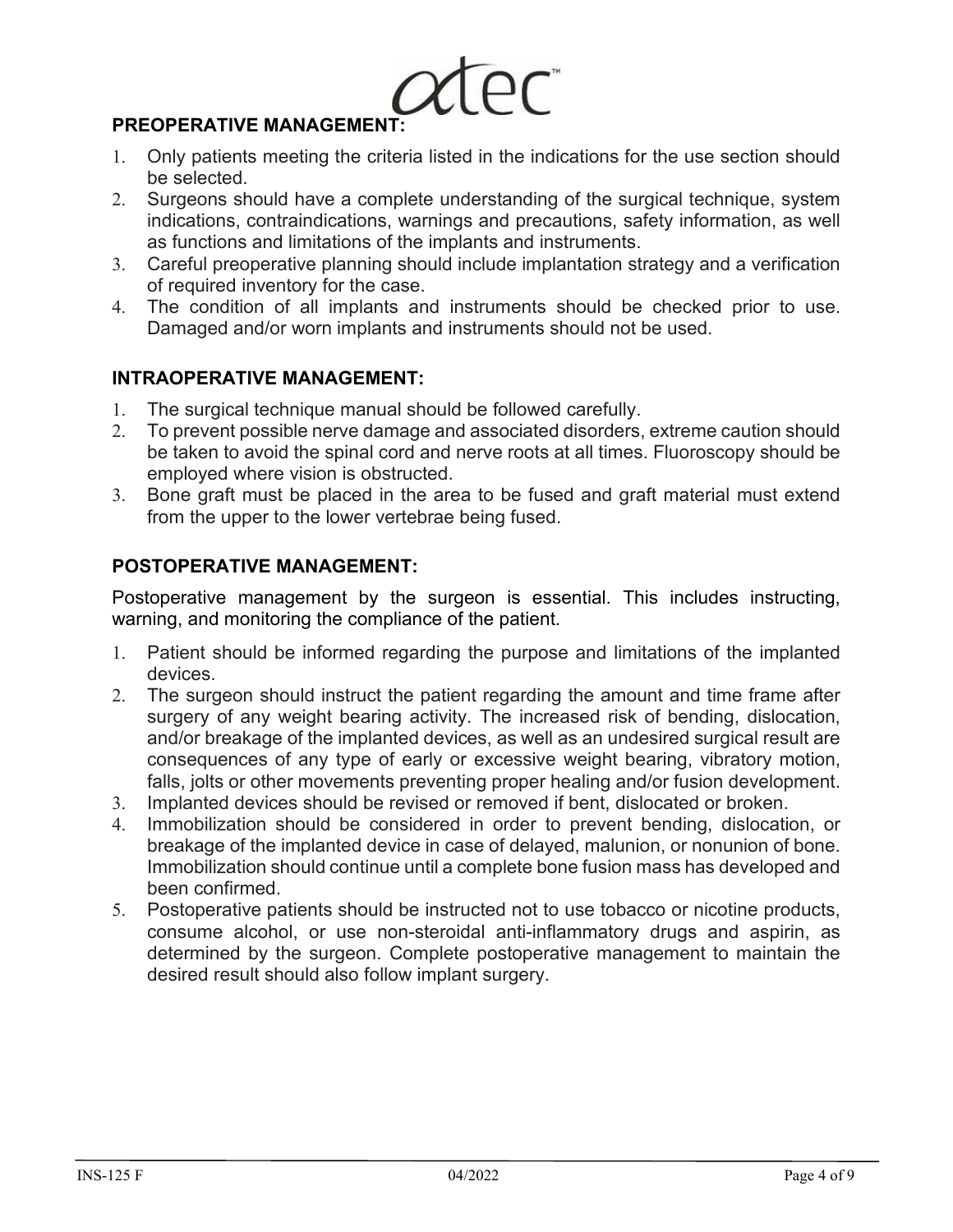

#### **General Information for all Reusable Instruments:**

- **•** Point-of-Use Processing: To facilitate cleaning, instruments should be cleaned initially directly after use in order to facilitate more effective subsequent cleaning steps. Place instruments in a tray and cover with a wet towel to prevent drying.
- **•** The cleaning process is the first step in effectively reprocessing reusable instruments. Adequate sterilization depends on thoroughness of cleaning.
- **•** The cleaning and sterilization processes in this IFU have been validated and demonstrate that soil and contaminants have been removed leaving the devices effectively free of viable microorgansims.
- **•** It is recommended that all new relevant clinical practice guidelines be followed as per the *CDC guidance, "Guideline for Disinfection and Sterilization in Healthcare Facilities".*
- **•** It is recommended to rinse the device components with water that meets specifications for *AAMI TIR34 "Water for the reprocessing of medical devices"* for example, DI/RO water.

#### **Instrument Preparation:**

- **•** Cleaning, inspection, lubrication, and sterilization must be performed by hospital personnel trained in the general procedures involving contaminant removal.
- **•** Instruments must be cleaned prior to lubrication and sterilization.
- **•** All instrument hinged, rotating, and articulating parts must be lubricated prior to sterilization with a water soluble and sterilizable lubricant intended for surgical instruments *(Hinge-Free® for example).*

#### **Cleaning Instructions for all Instruments:**

- **•** Instruments must be cleaned prior to sterilization. Cleaning, maintenance and mechanical inspection must be performed by hospital personnel trained in the general procedures involving contaminant removal.
- **•** Disconnect all handles/knobs prior to cleaning.
- **•** Complex instruments, such as those with, cannulas, hinges, retractable features, mated surfaces, and textured surface finishes, require special attention during cleaning. Brush tight tolerance areas with an appropriately sized brush and flush using a water jet or syringe where debris could become trapped.
- **•** Ensure all moving parts of instruments are cleaned at both extents of travel.
- **•** Handle all products with care. Mishandling may lead to damage and possible improper functioning.
- **•** Clean the instruments, trays and inserts using only recommended cleaning solutions. Use of caustic solutions (caustic soda) will damage the instruments.
- **•** Visually inspect each instrument for deterioration such as corrosion and worn components; ensure that the laser markings are legible and verify that all actuating parts move freely. Visual inspection must be performed at each cleaning to determine if an instrument is acceptable for use. If an instrument is not acceptable for use, return to the manufacturer.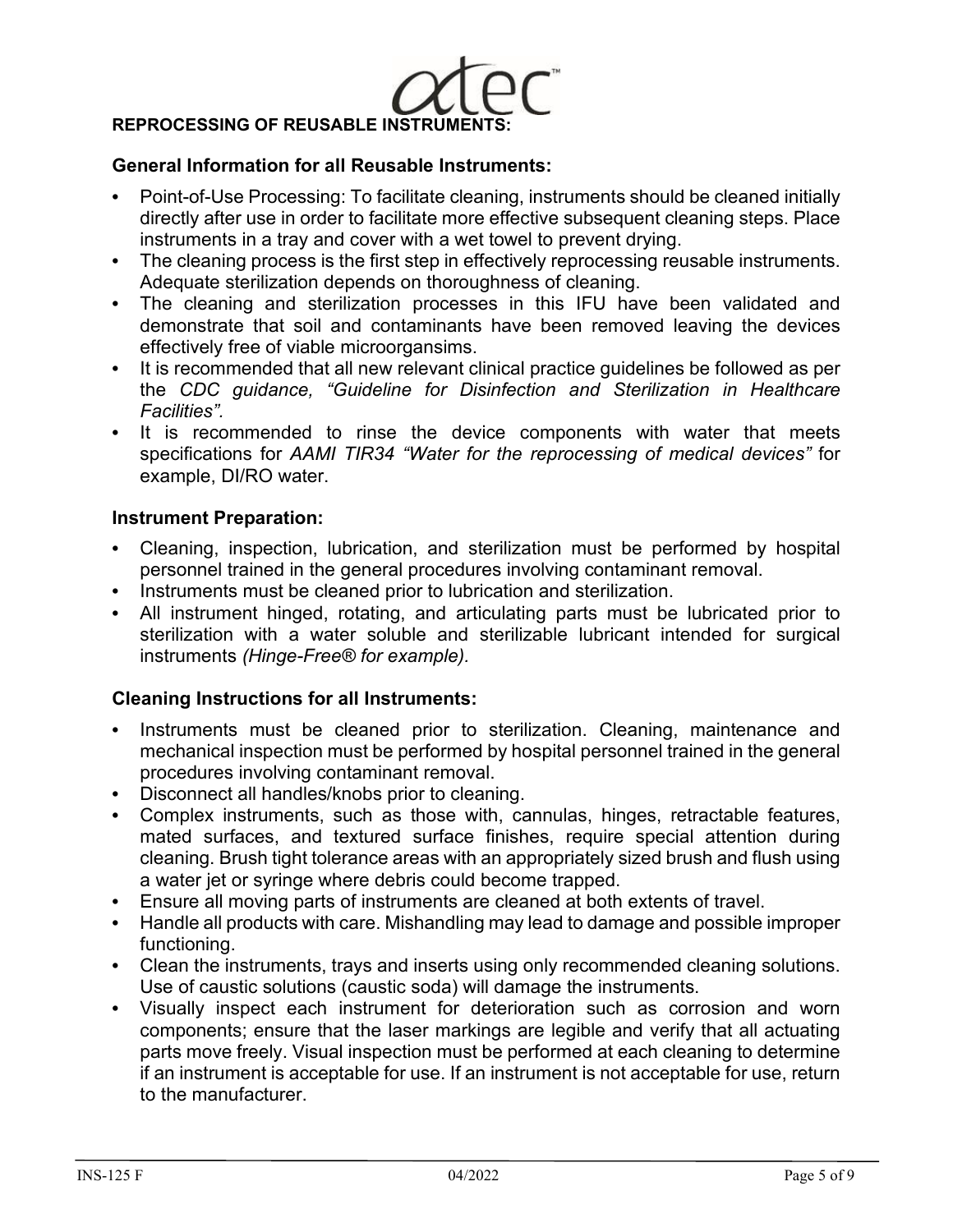**Visually inspect the instrument after each cleaning step to ensure the instrument is clean. If not clean, repeat the step until clean.**

### **Cleaning of Instruments, Container, and Trays:**

- **•** All solutions for cleaning must be prepared per the manufacturer's instructions.
- **•** Instruments provided in a set, must be removed from the set for cleaning. Instrument trays, containers, and lids must be thoroughly cleaned separately until visually clean.
- **•** Ensure instruments are in the fully extended, open position throughout cleaning. Disconnect Quick Connect handles from the shafted instruments prior to cleaning.
- **•** Pay special attention during cleaning to complex instruments, such as those with, cannulas, hinges, retractable features, mated surfaces, and textured surface finishes.
- **•** Use of water with high mineral content should be avoided.

#### **Manual Cleaning Steps for Instruments (Required)**

| Step 1   | Rinse devices in ambient temperature tap water to remove visible soil.                                                                                                                                                                                                                                                                                                                      |
|----------|---------------------------------------------------------------------------------------------------------------------------------------------------------------------------------------------------------------------------------------------------------------------------------------------------------------------------------------------------------------------------------------------|
| Step 2   | Prepare enzymatic solution, such as Prolystica <sup>®</sup> 2X Concentrate Enzymatic<br>Presoak & Cleaner or equivalent, per manufacturer's recommendations and<br>submerge device in enzyme solution. Actuate the device while it is submerged<br>and soak for a minimum of 10 minutes.                                                                                                    |
| Step 3   | Actuate and scrub the device using an appropriately sized soft bristled brush,<br>such as a Spectrum Surgical code #M-16 or 45-542 (or equivalent), to brush<br>the lumen for a minimum of 2 minutes. If needed, actuate at several locations<br>to access all surfaces. Use of a syringe (minimum of 50 ml) or water jet is<br>recommended for the hard to reach areas and repeat 3 times. |
| Step 4   | Rinse devices in DI/RO water for a minimum of 1 minute.                                                                                                                                                                                                                                                                                                                                     |
| Step $5$ | Prepare cleaning solution, such as Prolystica <sup>®</sup> 2X Concentrate Alkaline<br>Detergent, per manufacturer's recommendations and submerge and actuate<br>devices in cleaning solution and sonicate for a minimum of 10 minutes.                                                                                                                                                      |
| Step 6   | Thoroughly rinse devices with DI/RO water to remove all detergent residues.                                                                                                                                                                                                                                                                                                                 |
| Step 7   | Dry devices with a clean, lint free cloth or filtered compressed air.                                                                                                                                                                                                                                                                                                                       |

#### **Automatic Washer Cleaning Steps for Instruments**

| Step 1 | Complex instruments, such as those with cannulations, lumens, hinges,<br>retractable features, mated surfaces, and textured surface finishes, require<br>special attention during cleaning. Brush tight tolerance areas with an<br>appropriately sized brush and flush using a water jet or syringe with ambient<br>temperature tap water where debris could become trapped. Place them into the<br>Washer/Disinfector and process through a standard surgical instrument cycle. |
|--------|----------------------------------------------------------------------------------------------------------------------------------------------------------------------------------------------------------------------------------------------------------------------------------------------------------------------------------------------------------------------------------------------------------------------------------------------------------------------------------|
|        | Step 2 Prewash with cold tap water for 2 minutes.                                                                                                                                                                                                                                                                                                                                                                                                                                |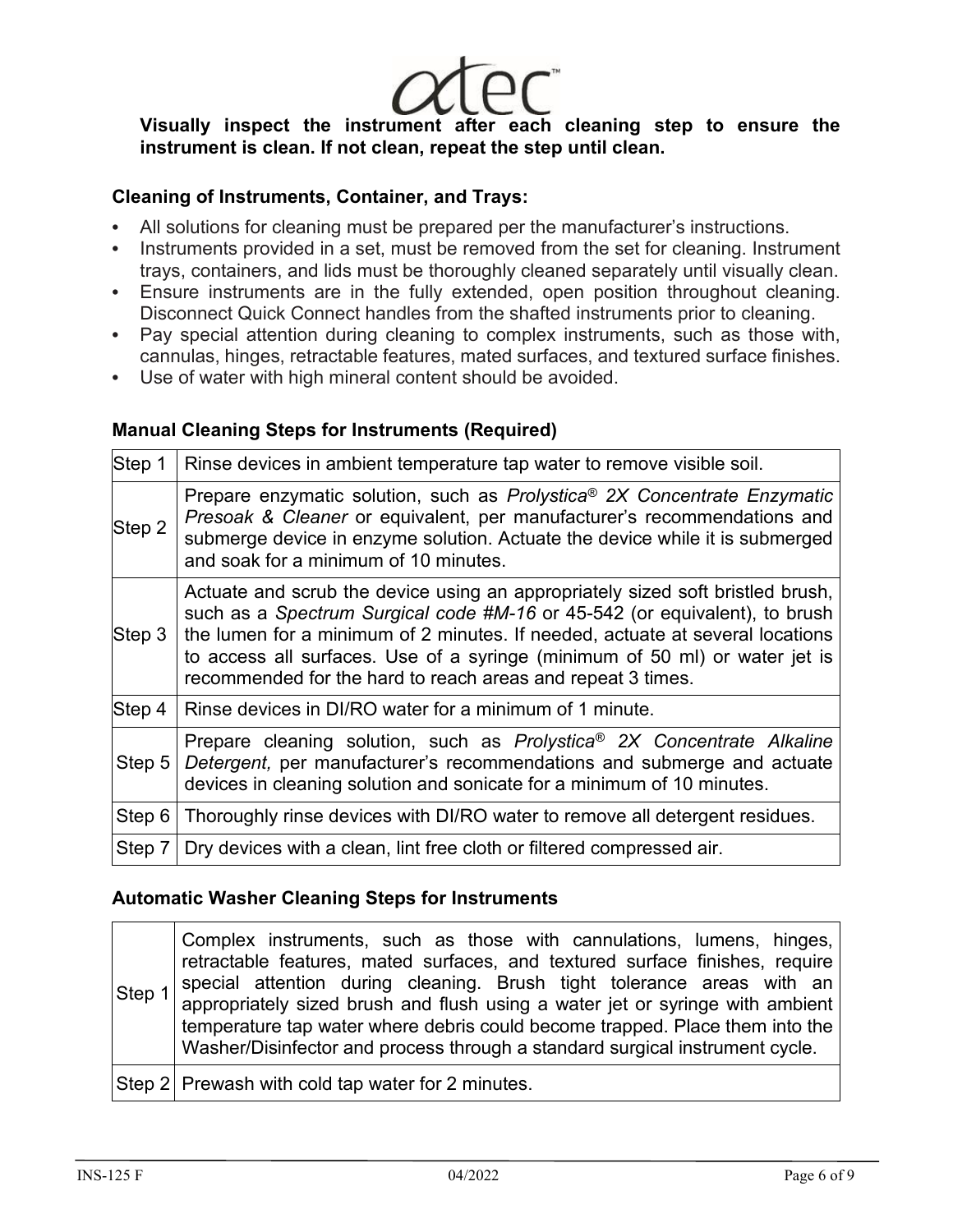|  | Enzyme wash using cleaner such as Prolystica <sup>®</sup> 2X Concentrate Enzymatic<br>Step 3 Presoak & Cleaner or equivalent, per manufacturer's recommendations, hot tap<br>water, 1 minute.     |  |  |  |  |  |
|--|---------------------------------------------------------------------------------------------------------------------------------------------------------------------------------------------------|--|--|--|--|--|
|  | Detergent wash using detergent such as Prolystica® 2X Concentrate Alkaline<br>Step 4 Detergent, per manufacturer's recommendations, hot tap water (66 $\degree$ C/150 $\degree$ F), 2<br>minutes. |  |  |  |  |  |
|  | Step 5   Rinse 2 times, hot tap water, 15 seconds.                                                                                                                                                |  |  |  |  |  |
|  | Step 6 Purified water rinse (66°C/150°F), 10 seconds.                                                                                                                                             |  |  |  |  |  |
|  | Step 7 Hot air dry (115°C/239°F) for at least 10 minutes.                                                                                                                                         |  |  |  |  |  |

 $\sim$   $\sim$   $\sim$ 

# **INSPECTION:**

- Inspect each instrument, container, and tray to ensure that all visible contamination has been removed. If contamination is noted, repeat the cleaning/disinfection process.
- Check the action of moving parts (e.g. hinges, box-locks, connectors, sliding parts, etc.) to ensure smooth operation throughout the intended range of motion.
- Check instruments with long slender features (particularly rotating instruments) for distortion.
- Drill bits, reamers, rasps and other cutting instruments should be inspected after processing with alkaline detergents.
- Inspect instruments for any other damage, wear and/or corrosion.

# **STERILIZATION / RESTERILIZATION OF INSTRUMENTS AND BONE SCREWS:**

- All reusable instruments and bone screw implants are provided non-sterile and must be steam sterilized prior to use in the trays provided, using the validated cycle parameters in **table below**.
- Alphatec products have been validated to achieve sterility using FDA cleared sterilization accessories (sterilization wraps and containers).
- Instrument sets have been validated in standard configurations. **No additional items should be added to the set for sterilization.**

| <b>Set Type</b>                         | <b>Cycle</b><br><b>Type</b> | <b>Temperature</b>         | <b>Exposure</b><br><b>Time</b> | <b>Minimum</b><br><b>Drying</b><br><b>Time</b> | <b>Minimum</b><br>Cool<br><b>Down</b><br><b>Time</b> |
|-----------------------------------------|-----------------------------|----------------------------|--------------------------------|------------------------------------------------|------------------------------------------------------|
| Implant Only Set<br>Implants/Instrument | Pre-<br>vacuum              | $132^{\circ}$ C<br>(270°F) | 4 Minutes                      | 30<br><b>Minutes</b>                           | 60<br><b>Minutes</b>                                 |
| <b>Mixed Set</b>                        |                             |                            |                                |                                                |                                                      |
| <b>Instrument Only Set</b>              | Pre-<br>vacuum              | $132^{\circ}$ C<br>(270°F) | 4 Minutes                      | 45<br><b>Minutes</b>                           | 75<br><b>Minutes</b>                                 |

#### **Sterilization Parameters**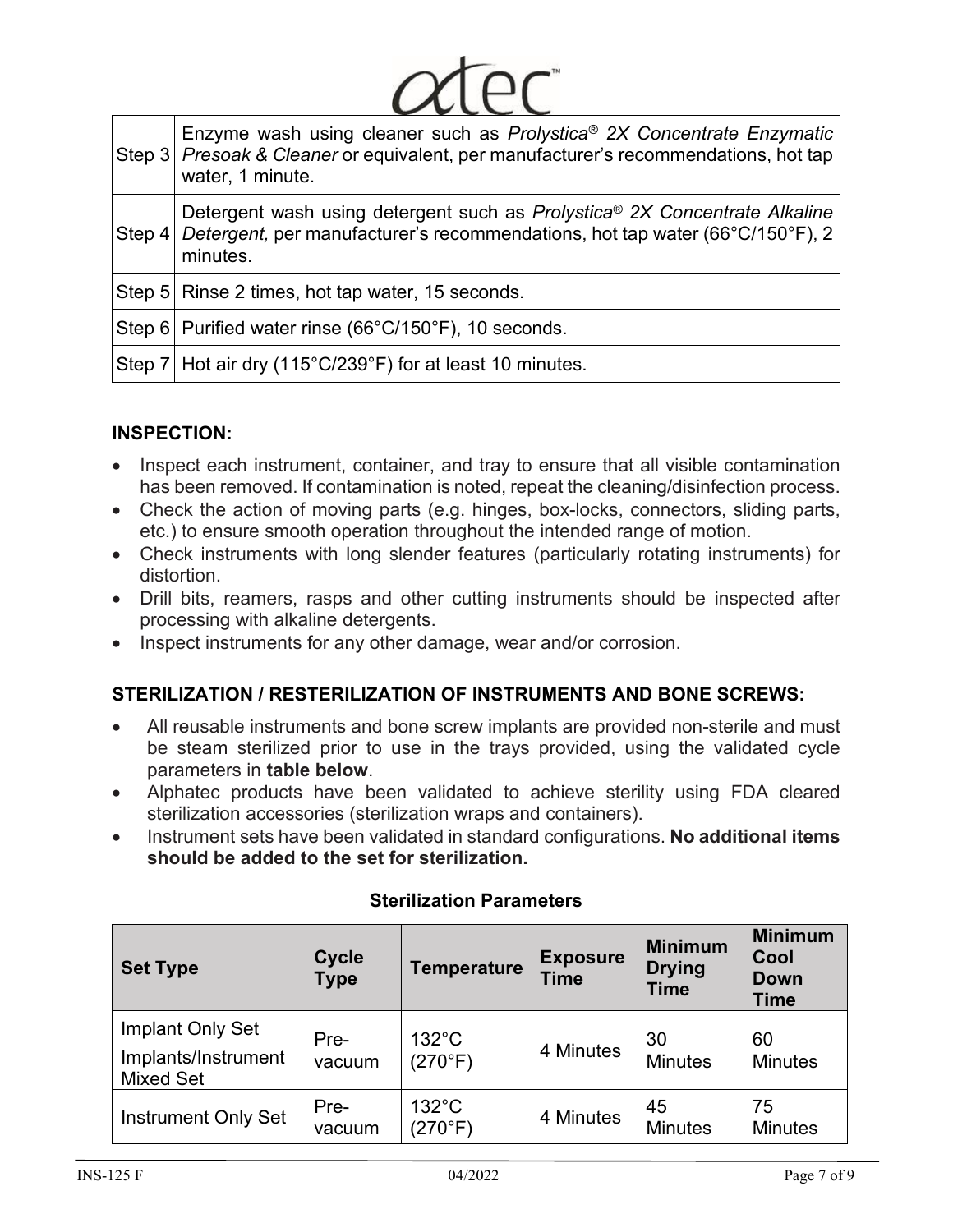#### **Sterilization Notes:**

- The cycle conditions in the tables above were validated to achieve a SAL of  $10^{-6}$ .
- These parameters are consistent with the appropriate version of *ANSI/AAMI ST79 "Comprehensive guide to steam sterilization and sterility assurance in health care facilities."*

#### **RETURNING INSTRUMENTS TO ALPHATEC SPINE:**

All used products returning to Alphatec Spine must undergo all steps of cleaning, inspection, and terminal sterilization before being returned to Alphatec Spine. Documentation of decontamination should be included.

#### **UDI CONSTRUCTION:**

To compile a unique device identifier (UDI) for reusable, reprocessed devices, the device identifier (GTIN) may be ascertained by searching for the part number in the FDA GUDID at [https://accessgudid.nlm.nih.gov/.](https://accessgudid.nlm.nih.gov/) The production identifier(s) (e.g., lot number, serial number) may be found directly marked on the device.

#### **COMPLAINT HANDLING / REPORTING:**

All product complaints relating to safety, efficacy or performance of the product should be reported immediately to Alphatec Spine by telephone, fax, e-mail, or letter, per contact information below. All complaints should be accompanied by name, part number, and lot numbers. The person formulating the complaint should provide their name, address, and as many details as possible. You may contact Customer Service directly at customerservice@alphatecspine.com.

For Surgical Technique Guides or additional information regarding the products, please contact Alphatec Spine, Inc. Customer Service directly at [customerservice@atecspine.com.](mailto:customerservice@atecspine.com)

#### $\rm R_{X_{\rm only}}$ **Caution: Federal law (USA) restricts these devices to sale by or on the order of a physician.**

For a listing of Symbols and Explanations, see **alphatecspine.com/eifu.**